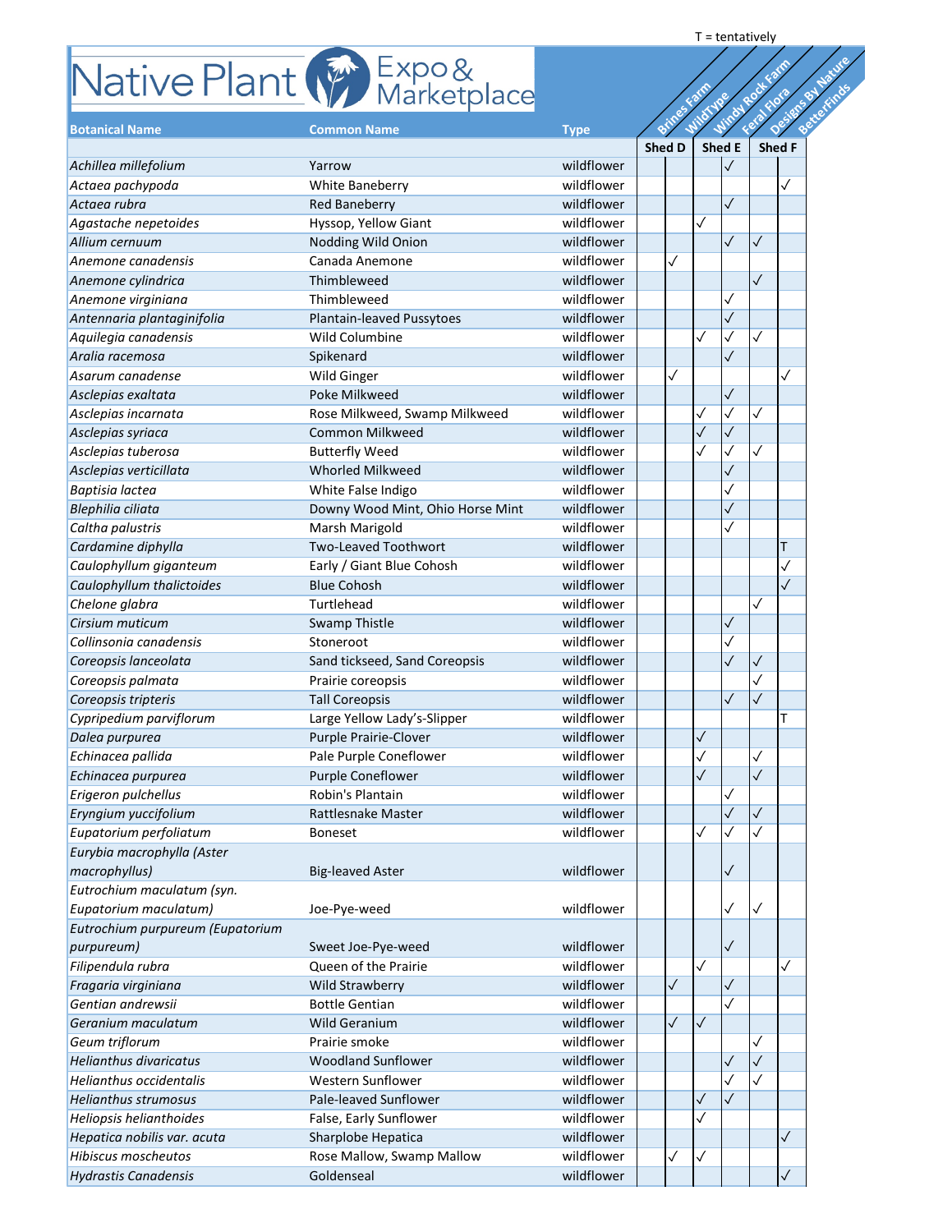## $\sqrt{\frac{2}{n}}$  Expo &

|                                                   | Native Plant (France Marketplace         |                           |              | Design Sylvature |              |                           |  |  |
|---------------------------------------------------|------------------------------------------|---------------------------|--------------|------------------|--------------|---------------------------|--|--|
|                                                   |                                          |                           |              |                  |              | Windowsook<br>Feira Flora |  |  |
|                                                   |                                          |                           | Brings       | <b>WildType</b>  |              |                           |  |  |
| <b>Botanical Name</b><br>Hydrophyllum virginianum | <b>Common Name</b><br>Virginia Waterleaf | <b>Type</b><br>wildflower |              |                  |              |                           |  |  |
| Iris versicolor                                   | Wild Blue Flag Iris                      | wildflower                |              |                  |              | $\checkmark$              |  |  |
|                                                   |                                          | wildflower                | $\checkmark$ |                  | $\checkmark$ |                           |  |  |
| Iris virginica                                    | Southern Blue Flag Iris                  |                           |              |                  |              |                           |  |  |
| Khunia eupatorioides                              | <b>False Boneset</b>                     | wildflower                |              |                  |              | $\checkmark$              |  |  |
| Liatris aspera                                    | Rough Blazing Star                       | wildflower                |              |                  | $\checkmark$ | $\checkmark$              |  |  |
| Liatris scariosa                                  | Northern Blazing Star                    | wildflower                |              |                  |              | $\checkmark$              |  |  |
| Liatris spicata                                   | Marsh Blazing Star                       | wildflower                |              |                  |              |                           |  |  |
| Lilium michiganense                               | Michigan Lily                            | wildflower                | $\checkmark$ | $\checkmark$     |              |                           |  |  |
| Lobelia cardinalis                                | Cardinal Flower, Red Lobelia             | wildflower                |              |                  |              | $\checkmark$              |  |  |
| Lobelia siphilitica                               | <b>Blue Lobelia</b>                      | wildflower                | $\checkmark$ | $\checkmark$     | $\checkmark$ | $\checkmark$              |  |  |
| Lupinus perennis                                  | Wild Lupine                              | wildflower                |              |                  |              |                           |  |  |
| Lysimachia thyrsiflora                            | <b>Tufted Loosestrife</b>                | wildflower                |              |                  |              |                           |  |  |
| Maianthemum racemosum                             | False Solomon's Seal                     | wildflower                |              |                  |              |                           |  |  |
| Maianthemum stellatum                             | <b>Starry False Solomon's Seal</b>       | wildflower                |              |                  |              |                           |  |  |
| Mertensia virginica                               | Virginia Bluebells                       | wildflower                |              | T                |              |                           |  |  |
| Mimulus ringens                                   | <b>Monkey Flower</b>                     | wildflower                | $\checkmark$ | $\sqrt{}$        |              |                           |  |  |
| Mitella diphylla                                  | Mitrewort                                | wildflower                |              |                  |              |                           |  |  |
| Monarda fistulosa                                 | Bee-balm, Bergamot                       | wildflower                |              | $\checkmark$     | $\checkmark$ | $\checkmark$              |  |  |
|                                                   |                                          | wildflower                |              |                  |              |                           |  |  |
| Monarda punctata                                  | Horsemint                                |                           |              |                  |              |                           |  |  |
|                                                   |                                          |                           |              |                  |              |                           |  |  |
| Packera aurea (syn. Senecio aureus)               | Golden Ragwort                           | wildflower                |              |                  | $\checkmark$ |                           |  |  |
| Packera obovata (syn. Senecio                     |                                          |                           |              |                  |              |                           |  |  |
| obovatus)                                         | Round-leaved Ragwort                     | wildflower                |              |                  |              | ∣√                        |  |  |
|                                                   | Foxglove Beardtongue, White              |                           |              |                  |              |                           |  |  |
| Penstemon digitalis                               | Beardtongue                              | wildflower                |              |                  | $\checkmark$ | $\checkmark$              |  |  |
| Penstemon hirsutus                                | Hairy Beardtongue                        | wildflower                |              | $\checkmark$     | $\checkmark$ |                           |  |  |
| Phlox divaricata                                  | <b>Woodland Phlox</b>                    | wildflower                | $\checkmark$ |                  |              |                           |  |  |
| Phlox pilosa                                      | <b>Sand Phlox</b>                        | wildflower                |              |                  | $\checkmark$ |                           |  |  |
| Physostegia virginiana                            | <b>False Dragonhead</b>                  | wildflower                |              |                  |              | $\checkmark$              |  |  |
| Polemonium reptans                                | Jacob's Ladder                           | wildflower                |              |                  |              |                           |  |  |
| Potentilla anserina                               | Silverweed                               | wildflower                |              |                  | $\checkmark$ |                           |  |  |
| Prenanthes alba                                   |                                          | wildflower                |              |                  |              |                           |  |  |
|                                                   | <b>Tall White Lettuce</b>                |                           |              |                  |              |                           |  |  |
| Pycnanthemum muticum                              | <b>Blunt Mountain Mint</b>               | wildflower                |              |                  |              |                           |  |  |
| Pycnanthemum virginianum                          | <b>Mountain Mint</b>                     | wildflower                | $\checkmark$ | $\sqrt{}$        |              |                           |  |  |
| Ranunculus hispidus                               | Swamp Buttercup                          | wildflower                | $\checkmark$ |                  |              |                           |  |  |
| Ratibida pinnata                                  | Gray-headed Coneflower                   | wildflower                |              |                  |              | $\checkmark$              |  |  |
|                                                   | Showy coneflower, Orange Coneflower,     |                           |              |                  |              |                           |  |  |
| Rudbeckia fulgida                                 | <b>Black-eyed Susan</b>                  | wildflower                |              |                  | $\checkmark$ | $\checkmark$              |  |  |
| Rudbeckia hirta                                   | <b>Black-eyed Susan</b>                  | wildflower                |              |                  |              |                           |  |  |
| Rudbeckia subtomentosa                            | Sweet black-eyed Susan                   | wildflower                |              |                  |              | $\checkmark$              |  |  |
| Ruellia humilis                                   | Wild Petunia, Fringeleaf Wild Petunia    | wildflower                |              |                  | $\checkmark$ |                           |  |  |
| Sanguinaria candensis                             | Bloodroot                                | wildflower                |              |                  |              |                           |  |  |
| Sedum ternatum                                    | Wild Stonecrop                           | wildflower                |              |                  | $\checkmark$ |                           |  |  |
| Senna hebecarpa                                   | <b>Wild Senna</b>                        | wildflower                |              |                  |              | $\sqrt{}$                 |  |  |
|                                                   | Rosin Weed                               | wildflower                |              |                  |              |                           |  |  |
| Silphium integrifolium                            |                                          |                           |              |                  |              |                           |  |  |
| Silphium laciniatum                               | <b>Compass Plant</b>                     | wildflower                |              |                  | $\checkmark$ | $\checkmark$              |  |  |
| Silphium perfoliatum                              | Cup Plant                                | wildflower                |              | $\checkmark$     | $\checkmark$ |                           |  |  |
| Silphium terebinthinaceum                         | <b>Prairie Dock</b>                      | wildflower                |              |                  | $\checkmark$ | $\checkmark$              |  |  |
| Solidago caesia                                   | <b>Bluestem Goldenrod</b>                | wildflower                |              |                  |              |                           |  |  |
| Solidago flexicaulis                              | Zig-zag Goldenrod                        | wildflower                |              |                  |              |                           |  |  |
| Solidago nemoralis                                | <b>Gray Goldenrod</b>                    | wildflower                |              |                  |              |                           |  |  |
| Solidago ohiensis                                 | Ohio Goldenrod                           | wildflower                |              |                  |              |                           |  |  |
| Solidago rigida                                   | Stiff Goldenrod, Rigid Goldenrod         | wildflower                |              | $\checkmark$     |              |                           |  |  |
| Solidago speciosa                                 | Showy Goldenrod                          | wildflower                |              | $\checkmark$     | $\checkmark$ | $\checkmark$              |  |  |
| Streptopus lanceolatus                            | <b>Rose Twisted-Stalk</b>                | wildflower                |              |                  |              |                           |  |  |
|                                                   |                                          |                           |              |                  |              |                           |  |  |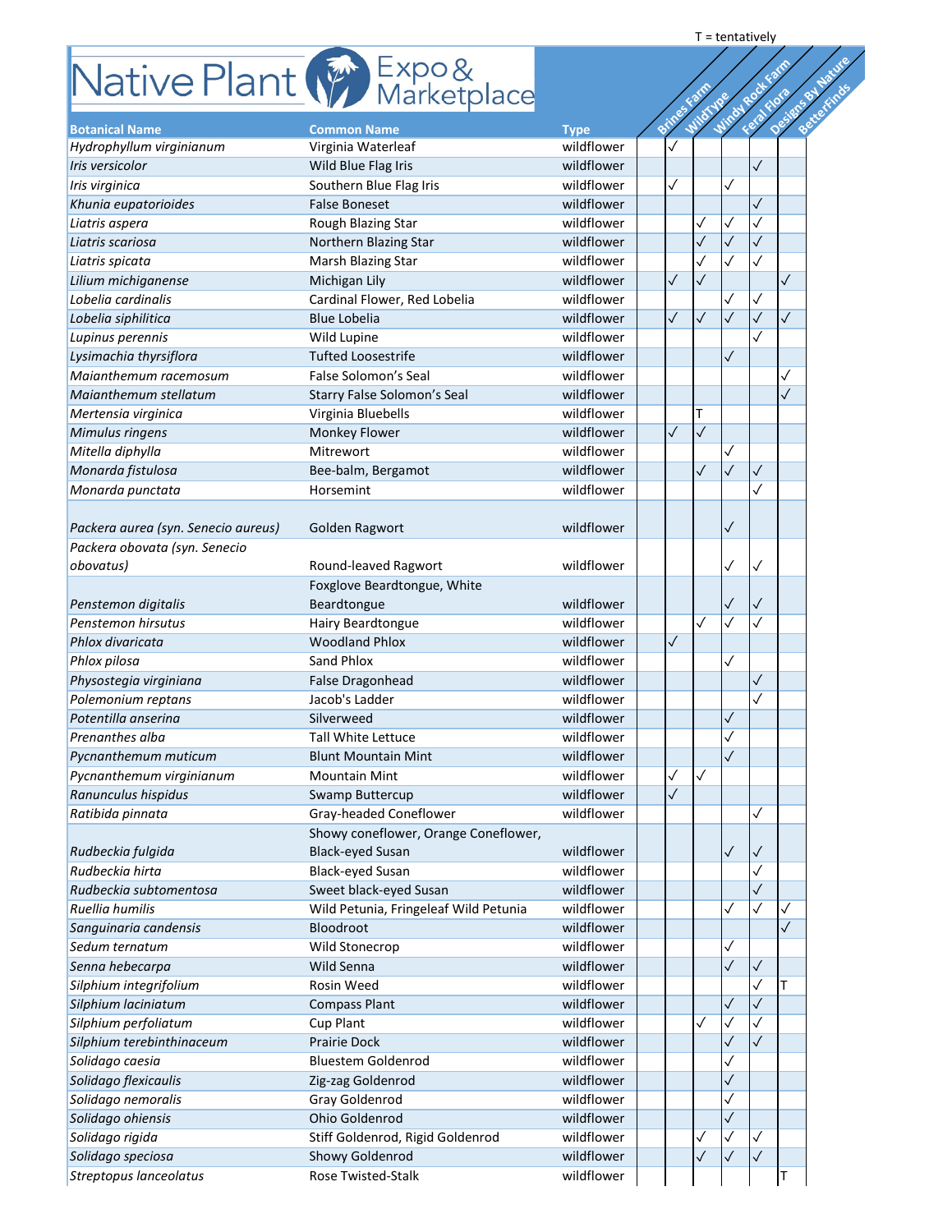## **Rotanical Property Expo&**

| Design St Latvie<br>Native Plant (Franketplace<br>Windowsock<br>Feia Flora<br>WildFyes<br>Brings<br><b>Botanical Name</b><br><b>Common Name</b><br><b>Type</b><br>wildflower<br>Stylophorum diphyllum<br><b>Wood Poppy</b><br>wildflower<br>Symphyotrichum cordifolium<br><b>Heart-leaved Aster</b><br>Symphyotrichum ericoides (Aster<br>ericoides)<br>wildflower<br><b>Heath Aster</b><br>wildflower<br>Symphyotrichum firmum<br>Swamp Aster<br>wildflower<br>Symphyotrichum laeve (Aster laevis)<br>Smooth Aster<br>$\checkmark$<br>Symphyotrichum novae-angliae (Syn.<br>$\checkmark$<br>wildflower<br>Aster nov.)<br><b>New England Aster</b><br>$\checkmark$<br>Symphyotrichum oolentangiense (syn.<br>$\checkmark$<br>wildflower<br>Aster ool.)<br>Sky-blue Aster<br>$\sqrt{}$<br>$\checkmark$<br>wildflower<br>Symphyotrichum shortii (Aster shortii)<br>Short's Aster<br>wildflower<br>Taenidia integerrima<br><b>Yellow Pimpernel</b><br>wildflower<br>Teucrium canadense<br>Wood-sage<br>wildflower<br>$\checkmark$<br>Thalictrum dioicum<br>Early Meadow Rue<br>wildflower<br>Tiarella cordifolia<br>Foam Flower<br>$\sqrt{}$<br>$\checkmark$<br>wildflower<br>$\checkmark$<br>Common Spiderwort, Ohio Spiderwort<br><b>Red Trillium</b><br>wildflower<br>wildflower<br><b>Great White Trillium</b><br>$\checkmark$<br>wildflower<br>Purple top<br>wildflower<br>Large-Flowered Bellwort<br>Τ<br>wildflower<br><b>Blue Vervain</b><br>$\checkmark$<br>$\checkmark$<br>wildflower<br>$\checkmark$<br><b>Hoary Vervain</b><br>$\checkmark$<br>wildflower<br>Ironweed<br>$\checkmark$<br>wildflower<br><b>Culver's Root</b><br>wildflower<br><b>Golden Alexanders</b><br>Virgin's Bower<br>vine<br>Maple, Red<br>tree<br>√<br>Maple, Silver<br>$\checkmark$<br>Acer saccharinum<br>tree<br>Amelanchier laevis<br>Serviceberry, Allegheny<br>tree<br>$\checkmark$<br>Asimina triloba<br>Paw Paw<br>tree<br><b>Bog Birch</b><br>Betula pumila<br>tree<br>$\checkmark$<br>Redbud<br>Cercis canadensis<br>tree<br>Cornus sericea<br>Red-osier Dogwood<br>$\checkmark$<br>tree<br><b>Tulip Poplar</b><br>Liriodenron tulipifera<br>$\sqrt{}$<br>tree<br>$\checkmark$<br>American Plum<br>Prunus americana<br>tree<br>$\checkmark$<br>Ptelea trifoliata<br><b>Hop Tree</b><br>tree<br>Quercus muehlenbergii<br>Chinquapin Oak<br>✓<br>tree<br>$\sqrt{}$<br>Quercus rubra<br><b>Red Oak</b><br>tree<br>Salix discolor<br>Willow, Pussy<br>tree<br>✓<br>$\sqrt{}$<br>Willow, Black<br>Salix nigra<br>tree<br>$\checkmark$<br>Tilia americana<br>Basswood, American Linden<br>tree<br>shrub/tree<br>$\checkmark$<br>Serviceberry, Saskatoon<br>Amelanchier species<br><b>Speckled Alder</b><br>shrub<br>$\checkmark$<br>Alnus incana<br>$\checkmark$<br><b>Lead Plant</b><br>shrub<br>Amorpha canescens<br>Aronia melanocarpa cultivar<br>Viking' Black Chokeberry<br>shrub<br>$\checkmark$<br>$\checkmark$<br>$\checkmark$<br>New Jersey Tea<br>shrub<br>Buttonbush<br>shrub<br>$\checkmark$<br>$\checkmark$<br>Shrubby Cinquefoil<br>shrub<br>Winterberry<br>shrub<br>$\checkmark$<br>Ninebark<br>$\checkmark$<br>shrub<br>Flame-Leaf Sumac, Winged Sumac<br>shrub<br>$\checkmark$ |                                      |  |  |  |  |  |
|--------------------------------------------------------------------------------------------------------------------------------------------------------------------------------------------------------------------------------------------------------------------------------------------------------------------------------------------------------------------------------------------------------------------------------------------------------------------------------------------------------------------------------------------------------------------------------------------------------------------------------------------------------------------------------------------------------------------------------------------------------------------------------------------------------------------------------------------------------------------------------------------------------------------------------------------------------------------------------------------------------------------------------------------------------------------------------------------------------------------------------------------------------------------------------------------------------------------------------------------------------------------------------------------------------------------------------------------------------------------------------------------------------------------------------------------------------------------------------------------------------------------------------------------------------------------------------------------------------------------------------------------------------------------------------------------------------------------------------------------------------------------------------------------------------------------------------------------------------------------------------------------------------------------------------------------------------------------------------------------------------------------------------------------------------------------------------------------------------------------------------------------------------------------------------------------------------------------------------------------------------------------------------------------------------------------------------------------------------------------------------------------------------------------------------------------------------------------------------------------------------------------------------------------------------------------------------------------------------------------------------------------------------------------------------------------------------------------------------------------------------------------------------------------------------------------------------------------------------------------------------------------------------------------------------------------------------------------------------------------------------------------------------------------------------------------------------------------------------------------------------------------------------------------------------------|--------------------------------------|--|--|--|--|--|
|                                                                                                                                                                                                                                                                                                                                                                                                                                                                                                                                                                                                                                                                                                                                                                                                                                                                                                                                                                                                                                                                                                                                                                                                                                                                                                                                                                                                                                                                                                                                                                                                                                                                                                                                                                                                                                                                                                                                                                                                                                                                                                                                                                                                                                                                                                                                                                                                                                                                                                                                                                                                                                                                                                                                                                                                                                                                                                                                                                                                                                                                                                                                                                                      |                                      |  |  |  |  |  |
|                                                                                                                                                                                                                                                                                                                                                                                                                                                                                                                                                                                                                                                                                                                                                                                                                                                                                                                                                                                                                                                                                                                                                                                                                                                                                                                                                                                                                                                                                                                                                                                                                                                                                                                                                                                                                                                                                                                                                                                                                                                                                                                                                                                                                                                                                                                                                                                                                                                                                                                                                                                                                                                                                                                                                                                                                                                                                                                                                                                                                                                                                                                                                                                      |                                      |  |  |  |  |  |
|                                                                                                                                                                                                                                                                                                                                                                                                                                                                                                                                                                                                                                                                                                                                                                                                                                                                                                                                                                                                                                                                                                                                                                                                                                                                                                                                                                                                                                                                                                                                                                                                                                                                                                                                                                                                                                                                                                                                                                                                                                                                                                                                                                                                                                                                                                                                                                                                                                                                                                                                                                                                                                                                                                                                                                                                                                                                                                                                                                                                                                                                                                                                                                                      |                                      |  |  |  |  |  |
|                                                                                                                                                                                                                                                                                                                                                                                                                                                                                                                                                                                                                                                                                                                                                                                                                                                                                                                                                                                                                                                                                                                                                                                                                                                                                                                                                                                                                                                                                                                                                                                                                                                                                                                                                                                                                                                                                                                                                                                                                                                                                                                                                                                                                                                                                                                                                                                                                                                                                                                                                                                                                                                                                                                                                                                                                                                                                                                                                                                                                                                                                                                                                                                      |                                      |  |  |  |  |  |
|                                                                                                                                                                                                                                                                                                                                                                                                                                                                                                                                                                                                                                                                                                                                                                                                                                                                                                                                                                                                                                                                                                                                                                                                                                                                                                                                                                                                                                                                                                                                                                                                                                                                                                                                                                                                                                                                                                                                                                                                                                                                                                                                                                                                                                                                                                                                                                                                                                                                                                                                                                                                                                                                                                                                                                                                                                                                                                                                                                                                                                                                                                                                                                                      |                                      |  |  |  |  |  |
|                                                                                                                                                                                                                                                                                                                                                                                                                                                                                                                                                                                                                                                                                                                                                                                                                                                                                                                                                                                                                                                                                                                                                                                                                                                                                                                                                                                                                                                                                                                                                                                                                                                                                                                                                                                                                                                                                                                                                                                                                                                                                                                                                                                                                                                                                                                                                                                                                                                                                                                                                                                                                                                                                                                                                                                                                                                                                                                                                                                                                                                                                                                                                                                      |                                      |  |  |  |  |  |
|                                                                                                                                                                                                                                                                                                                                                                                                                                                                                                                                                                                                                                                                                                                                                                                                                                                                                                                                                                                                                                                                                                                                                                                                                                                                                                                                                                                                                                                                                                                                                                                                                                                                                                                                                                                                                                                                                                                                                                                                                                                                                                                                                                                                                                                                                                                                                                                                                                                                                                                                                                                                                                                                                                                                                                                                                                                                                                                                                                                                                                                                                                                                                                                      |                                      |  |  |  |  |  |
|                                                                                                                                                                                                                                                                                                                                                                                                                                                                                                                                                                                                                                                                                                                                                                                                                                                                                                                                                                                                                                                                                                                                                                                                                                                                                                                                                                                                                                                                                                                                                                                                                                                                                                                                                                                                                                                                                                                                                                                                                                                                                                                                                                                                                                                                                                                                                                                                                                                                                                                                                                                                                                                                                                                                                                                                                                                                                                                                                                                                                                                                                                                                                                                      |                                      |  |  |  |  |  |
|                                                                                                                                                                                                                                                                                                                                                                                                                                                                                                                                                                                                                                                                                                                                                                                                                                                                                                                                                                                                                                                                                                                                                                                                                                                                                                                                                                                                                                                                                                                                                                                                                                                                                                                                                                                                                                                                                                                                                                                                                                                                                                                                                                                                                                                                                                                                                                                                                                                                                                                                                                                                                                                                                                                                                                                                                                                                                                                                                                                                                                                                                                                                                                                      |                                      |  |  |  |  |  |
|                                                                                                                                                                                                                                                                                                                                                                                                                                                                                                                                                                                                                                                                                                                                                                                                                                                                                                                                                                                                                                                                                                                                                                                                                                                                                                                                                                                                                                                                                                                                                                                                                                                                                                                                                                                                                                                                                                                                                                                                                                                                                                                                                                                                                                                                                                                                                                                                                                                                                                                                                                                                                                                                                                                                                                                                                                                                                                                                                                                                                                                                                                                                                                                      |                                      |  |  |  |  |  |
|                                                                                                                                                                                                                                                                                                                                                                                                                                                                                                                                                                                                                                                                                                                                                                                                                                                                                                                                                                                                                                                                                                                                                                                                                                                                                                                                                                                                                                                                                                                                                                                                                                                                                                                                                                                                                                                                                                                                                                                                                                                                                                                                                                                                                                                                                                                                                                                                                                                                                                                                                                                                                                                                                                                                                                                                                                                                                                                                                                                                                                                                                                                                                                                      |                                      |  |  |  |  |  |
|                                                                                                                                                                                                                                                                                                                                                                                                                                                                                                                                                                                                                                                                                                                                                                                                                                                                                                                                                                                                                                                                                                                                                                                                                                                                                                                                                                                                                                                                                                                                                                                                                                                                                                                                                                                                                                                                                                                                                                                                                                                                                                                                                                                                                                                                                                                                                                                                                                                                                                                                                                                                                                                                                                                                                                                                                                                                                                                                                                                                                                                                                                                                                                                      |                                      |  |  |  |  |  |
|                                                                                                                                                                                                                                                                                                                                                                                                                                                                                                                                                                                                                                                                                                                                                                                                                                                                                                                                                                                                                                                                                                                                                                                                                                                                                                                                                                                                                                                                                                                                                                                                                                                                                                                                                                                                                                                                                                                                                                                                                                                                                                                                                                                                                                                                                                                                                                                                                                                                                                                                                                                                                                                                                                                                                                                                                                                                                                                                                                                                                                                                                                                                                                                      |                                      |  |  |  |  |  |
|                                                                                                                                                                                                                                                                                                                                                                                                                                                                                                                                                                                                                                                                                                                                                                                                                                                                                                                                                                                                                                                                                                                                                                                                                                                                                                                                                                                                                                                                                                                                                                                                                                                                                                                                                                                                                                                                                                                                                                                                                                                                                                                                                                                                                                                                                                                                                                                                                                                                                                                                                                                                                                                                                                                                                                                                                                                                                                                                                                                                                                                                                                                                                                                      |                                      |  |  |  |  |  |
|                                                                                                                                                                                                                                                                                                                                                                                                                                                                                                                                                                                                                                                                                                                                                                                                                                                                                                                                                                                                                                                                                                                                                                                                                                                                                                                                                                                                                                                                                                                                                                                                                                                                                                                                                                                                                                                                                                                                                                                                                                                                                                                                                                                                                                                                                                                                                                                                                                                                                                                                                                                                                                                                                                                                                                                                                                                                                                                                                                                                                                                                                                                                                                                      |                                      |  |  |  |  |  |
|                                                                                                                                                                                                                                                                                                                                                                                                                                                                                                                                                                                                                                                                                                                                                                                                                                                                                                                                                                                                                                                                                                                                                                                                                                                                                                                                                                                                                                                                                                                                                                                                                                                                                                                                                                                                                                                                                                                                                                                                                                                                                                                                                                                                                                                                                                                                                                                                                                                                                                                                                                                                                                                                                                                                                                                                                                                                                                                                                                                                                                                                                                                                                                                      |                                      |  |  |  |  |  |
|                                                                                                                                                                                                                                                                                                                                                                                                                                                                                                                                                                                                                                                                                                                                                                                                                                                                                                                                                                                                                                                                                                                                                                                                                                                                                                                                                                                                                                                                                                                                                                                                                                                                                                                                                                                                                                                                                                                                                                                                                                                                                                                                                                                                                                                                                                                                                                                                                                                                                                                                                                                                                                                                                                                                                                                                                                                                                                                                                                                                                                                                                                                                                                                      |                                      |  |  |  |  |  |
|                                                                                                                                                                                                                                                                                                                                                                                                                                                                                                                                                                                                                                                                                                                                                                                                                                                                                                                                                                                                                                                                                                                                                                                                                                                                                                                                                                                                                                                                                                                                                                                                                                                                                                                                                                                                                                                                                                                                                                                                                                                                                                                                                                                                                                                                                                                                                                                                                                                                                                                                                                                                                                                                                                                                                                                                                                                                                                                                                                                                                                                                                                                                                                                      |                                      |  |  |  |  |  |
|                                                                                                                                                                                                                                                                                                                                                                                                                                                                                                                                                                                                                                                                                                                                                                                                                                                                                                                                                                                                                                                                                                                                                                                                                                                                                                                                                                                                                                                                                                                                                                                                                                                                                                                                                                                                                                                                                                                                                                                                                                                                                                                                                                                                                                                                                                                                                                                                                                                                                                                                                                                                                                                                                                                                                                                                                                                                                                                                                                                                                                                                                                                                                                                      |                                      |  |  |  |  |  |
|                                                                                                                                                                                                                                                                                                                                                                                                                                                                                                                                                                                                                                                                                                                                                                                                                                                                                                                                                                                                                                                                                                                                                                                                                                                                                                                                                                                                                                                                                                                                                                                                                                                                                                                                                                                                                                                                                                                                                                                                                                                                                                                                                                                                                                                                                                                                                                                                                                                                                                                                                                                                                                                                                                                                                                                                                                                                                                                                                                                                                                                                                                                                                                                      |                                      |  |  |  |  |  |
|                                                                                                                                                                                                                                                                                                                                                                                                                                                                                                                                                                                                                                                                                                                                                                                                                                                                                                                                                                                                                                                                                                                                                                                                                                                                                                                                                                                                                                                                                                                                                                                                                                                                                                                                                                                                                                                                                                                                                                                                                                                                                                                                                                                                                                                                                                                                                                                                                                                                                                                                                                                                                                                                                                                                                                                                                                                                                                                                                                                                                                                                                                                                                                                      |                                      |  |  |  |  |  |
|                                                                                                                                                                                                                                                                                                                                                                                                                                                                                                                                                                                                                                                                                                                                                                                                                                                                                                                                                                                                                                                                                                                                                                                                                                                                                                                                                                                                                                                                                                                                                                                                                                                                                                                                                                                                                                                                                                                                                                                                                                                                                                                                                                                                                                                                                                                                                                                                                                                                                                                                                                                                                                                                                                                                                                                                                                                                                                                                                                                                                                                                                                                                                                                      | Tradescantia ohiensis                |  |  |  |  |  |
|                                                                                                                                                                                                                                                                                                                                                                                                                                                                                                                                                                                                                                                                                                                                                                                                                                                                                                                                                                                                                                                                                                                                                                                                                                                                                                                                                                                                                                                                                                                                                                                                                                                                                                                                                                                                                                                                                                                                                                                                                                                                                                                                                                                                                                                                                                                                                                                                                                                                                                                                                                                                                                                                                                                                                                                                                                                                                                                                                                                                                                                                                                                                                                                      | Trillium erectum                     |  |  |  |  |  |
|                                                                                                                                                                                                                                                                                                                                                                                                                                                                                                                                                                                                                                                                                                                                                                                                                                                                                                                                                                                                                                                                                                                                                                                                                                                                                                                                                                                                                                                                                                                                                                                                                                                                                                                                                                                                                                                                                                                                                                                                                                                                                                                                                                                                                                                                                                                                                                                                                                                                                                                                                                                                                                                                                                                                                                                                                                                                                                                                                                                                                                                                                                                                                                                      | Trillium grandiflorum                |  |  |  |  |  |
|                                                                                                                                                                                                                                                                                                                                                                                                                                                                                                                                                                                                                                                                                                                                                                                                                                                                                                                                                                                                                                                                                                                                                                                                                                                                                                                                                                                                                                                                                                                                                                                                                                                                                                                                                                                                                                                                                                                                                                                                                                                                                                                                                                                                                                                                                                                                                                                                                                                                                                                                                                                                                                                                                                                                                                                                                                                                                                                                                                                                                                                                                                                                                                                      | Triodia flava                        |  |  |  |  |  |
|                                                                                                                                                                                                                                                                                                                                                                                                                                                                                                                                                                                                                                                                                                                                                                                                                                                                                                                                                                                                                                                                                                                                                                                                                                                                                                                                                                                                                                                                                                                                                                                                                                                                                                                                                                                                                                                                                                                                                                                                                                                                                                                                                                                                                                                                                                                                                                                                                                                                                                                                                                                                                                                                                                                                                                                                                                                                                                                                                                                                                                                                                                                                                                                      | Uvularia grandifolia                 |  |  |  |  |  |
|                                                                                                                                                                                                                                                                                                                                                                                                                                                                                                                                                                                                                                                                                                                                                                                                                                                                                                                                                                                                                                                                                                                                                                                                                                                                                                                                                                                                                                                                                                                                                                                                                                                                                                                                                                                                                                                                                                                                                                                                                                                                                                                                                                                                                                                                                                                                                                                                                                                                                                                                                                                                                                                                                                                                                                                                                                                                                                                                                                                                                                                                                                                                                                                      | Verbena hastata                      |  |  |  |  |  |
|                                                                                                                                                                                                                                                                                                                                                                                                                                                                                                                                                                                                                                                                                                                                                                                                                                                                                                                                                                                                                                                                                                                                                                                                                                                                                                                                                                                                                                                                                                                                                                                                                                                                                                                                                                                                                                                                                                                                                                                                                                                                                                                                                                                                                                                                                                                                                                                                                                                                                                                                                                                                                                                                                                                                                                                                                                                                                                                                                                                                                                                                                                                                                                                      | Verbena Stricta                      |  |  |  |  |  |
|                                                                                                                                                                                                                                                                                                                                                                                                                                                                                                                                                                                                                                                                                                                                                                                                                                                                                                                                                                                                                                                                                                                                                                                                                                                                                                                                                                                                                                                                                                                                                                                                                                                                                                                                                                                                                                                                                                                                                                                                                                                                                                                                                                                                                                                                                                                                                                                                                                                                                                                                                                                                                                                                                                                                                                                                                                                                                                                                                                                                                                                                                                                                                                                      | Vernonia missurica                   |  |  |  |  |  |
|                                                                                                                                                                                                                                                                                                                                                                                                                                                                                                                                                                                                                                                                                                                                                                                                                                                                                                                                                                                                                                                                                                                                                                                                                                                                                                                                                                                                                                                                                                                                                                                                                                                                                                                                                                                                                                                                                                                                                                                                                                                                                                                                                                                                                                                                                                                                                                                                                                                                                                                                                                                                                                                                                                                                                                                                                                                                                                                                                                                                                                                                                                                                                                                      | Veronicastrum virginicum             |  |  |  |  |  |
|                                                                                                                                                                                                                                                                                                                                                                                                                                                                                                                                                                                                                                                                                                                                                                                                                                                                                                                                                                                                                                                                                                                                                                                                                                                                                                                                                                                                                                                                                                                                                                                                                                                                                                                                                                                                                                                                                                                                                                                                                                                                                                                                                                                                                                                                                                                                                                                                                                                                                                                                                                                                                                                                                                                                                                                                                                                                                                                                                                                                                                                                                                                                                                                      | Zizia aurea                          |  |  |  |  |  |
|                                                                                                                                                                                                                                                                                                                                                                                                                                                                                                                                                                                                                                                                                                                                                                                                                                                                                                                                                                                                                                                                                                                                                                                                                                                                                                                                                                                                                                                                                                                                                                                                                                                                                                                                                                                                                                                                                                                                                                                                                                                                                                                                                                                                                                                                                                                                                                                                                                                                                                                                                                                                                                                                                                                                                                                                                                                                                                                                                                                                                                                                                                                                                                                      | Clematis virginiana                  |  |  |  |  |  |
|                                                                                                                                                                                                                                                                                                                                                                                                                                                                                                                                                                                                                                                                                                                                                                                                                                                                                                                                                                                                                                                                                                                                                                                                                                                                                                                                                                                                                                                                                                                                                                                                                                                                                                                                                                                                                                                                                                                                                                                                                                                                                                                                                                                                                                                                                                                                                                                                                                                                                                                                                                                                                                                                                                                                                                                                                                                                                                                                                                                                                                                                                                                                                                                      | Acer rubrum                          |  |  |  |  |  |
|                                                                                                                                                                                                                                                                                                                                                                                                                                                                                                                                                                                                                                                                                                                                                                                                                                                                                                                                                                                                                                                                                                                                                                                                                                                                                                                                                                                                                                                                                                                                                                                                                                                                                                                                                                                                                                                                                                                                                                                                                                                                                                                                                                                                                                                                                                                                                                                                                                                                                                                                                                                                                                                                                                                                                                                                                                                                                                                                                                                                                                                                                                                                                                                      |                                      |  |  |  |  |  |
|                                                                                                                                                                                                                                                                                                                                                                                                                                                                                                                                                                                                                                                                                                                                                                                                                                                                                                                                                                                                                                                                                                                                                                                                                                                                                                                                                                                                                                                                                                                                                                                                                                                                                                                                                                                                                                                                                                                                                                                                                                                                                                                                                                                                                                                                                                                                                                                                                                                                                                                                                                                                                                                                                                                                                                                                                                                                                                                                                                                                                                                                                                                                                                                      |                                      |  |  |  |  |  |
|                                                                                                                                                                                                                                                                                                                                                                                                                                                                                                                                                                                                                                                                                                                                                                                                                                                                                                                                                                                                                                                                                                                                                                                                                                                                                                                                                                                                                                                                                                                                                                                                                                                                                                                                                                                                                                                                                                                                                                                                                                                                                                                                                                                                                                                                                                                                                                                                                                                                                                                                                                                                                                                                                                                                                                                                                                                                                                                                                                                                                                                                                                                                                                                      |                                      |  |  |  |  |  |
|                                                                                                                                                                                                                                                                                                                                                                                                                                                                                                                                                                                                                                                                                                                                                                                                                                                                                                                                                                                                                                                                                                                                                                                                                                                                                                                                                                                                                                                                                                                                                                                                                                                                                                                                                                                                                                                                                                                                                                                                                                                                                                                                                                                                                                                                                                                                                                                                                                                                                                                                                                                                                                                                                                                                                                                                                                                                                                                                                                                                                                                                                                                                                                                      |                                      |  |  |  |  |  |
|                                                                                                                                                                                                                                                                                                                                                                                                                                                                                                                                                                                                                                                                                                                                                                                                                                                                                                                                                                                                                                                                                                                                                                                                                                                                                                                                                                                                                                                                                                                                                                                                                                                                                                                                                                                                                                                                                                                                                                                                                                                                                                                                                                                                                                                                                                                                                                                                                                                                                                                                                                                                                                                                                                                                                                                                                                                                                                                                                                                                                                                                                                                                                                                      |                                      |  |  |  |  |  |
|                                                                                                                                                                                                                                                                                                                                                                                                                                                                                                                                                                                                                                                                                                                                                                                                                                                                                                                                                                                                                                                                                                                                                                                                                                                                                                                                                                                                                                                                                                                                                                                                                                                                                                                                                                                                                                                                                                                                                                                                                                                                                                                                                                                                                                                                                                                                                                                                                                                                                                                                                                                                                                                                                                                                                                                                                                                                                                                                                                                                                                                                                                                                                                                      |                                      |  |  |  |  |  |
|                                                                                                                                                                                                                                                                                                                                                                                                                                                                                                                                                                                                                                                                                                                                                                                                                                                                                                                                                                                                                                                                                                                                                                                                                                                                                                                                                                                                                                                                                                                                                                                                                                                                                                                                                                                                                                                                                                                                                                                                                                                                                                                                                                                                                                                                                                                                                                                                                                                                                                                                                                                                                                                                                                                                                                                                                                                                                                                                                                                                                                                                                                                                                                                      |                                      |  |  |  |  |  |
|                                                                                                                                                                                                                                                                                                                                                                                                                                                                                                                                                                                                                                                                                                                                                                                                                                                                                                                                                                                                                                                                                                                                                                                                                                                                                                                                                                                                                                                                                                                                                                                                                                                                                                                                                                                                                                                                                                                                                                                                                                                                                                                                                                                                                                                                                                                                                                                                                                                                                                                                                                                                                                                                                                                                                                                                                                                                                                                                                                                                                                                                                                                                                                                      |                                      |  |  |  |  |  |
|                                                                                                                                                                                                                                                                                                                                                                                                                                                                                                                                                                                                                                                                                                                                                                                                                                                                                                                                                                                                                                                                                                                                                                                                                                                                                                                                                                                                                                                                                                                                                                                                                                                                                                                                                                                                                                                                                                                                                                                                                                                                                                                                                                                                                                                                                                                                                                                                                                                                                                                                                                                                                                                                                                                                                                                                                                                                                                                                                                                                                                                                                                                                                                                      |                                      |  |  |  |  |  |
|                                                                                                                                                                                                                                                                                                                                                                                                                                                                                                                                                                                                                                                                                                                                                                                                                                                                                                                                                                                                                                                                                                                                                                                                                                                                                                                                                                                                                                                                                                                                                                                                                                                                                                                                                                                                                                                                                                                                                                                                                                                                                                                                                                                                                                                                                                                                                                                                                                                                                                                                                                                                                                                                                                                                                                                                                                                                                                                                                                                                                                                                                                                                                                                      |                                      |  |  |  |  |  |
|                                                                                                                                                                                                                                                                                                                                                                                                                                                                                                                                                                                                                                                                                                                                                                                                                                                                                                                                                                                                                                                                                                                                                                                                                                                                                                                                                                                                                                                                                                                                                                                                                                                                                                                                                                                                                                                                                                                                                                                                                                                                                                                                                                                                                                                                                                                                                                                                                                                                                                                                                                                                                                                                                                                                                                                                                                                                                                                                                                                                                                                                                                                                                                                      |                                      |  |  |  |  |  |
|                                                                                                                                                                                                                                                                                                                                                                                                                                                                                                                                                                                                                                                                                                                                                                                                                                                                                                                                                                                                                                                                                                                                                                                                                                                                                                                                                                                                                                                                                                                                                                                                                                                                                                                                                                                                                                                                                                                                                                                                                                                                                                                                                                                                                                                                                                                                                                                                                                                                                                                                                                                                                                                                                                                                                                                                                                                                                                                                                                                                                                                                                                                                                                                      |                                      |  |  |  |  |  |
|                                                                                                                                                                                                                                                                                                                                                                                                                                                                                                                                                                                                                                                                                                                                                                                                                                                                                                                                                                                                                                                                                                                                                                                                                                                                                                                                                                                                                                                                                                                                                                                                                                                                                                                                                                                                                                                                                                                                                                                                                                                                                                                                                                                                                                                                                                                                                                                                                                                                                                                                                                                                                                                                                                                                                                                                                                                                                                                                                                                                                                                                                                                                                                                      |                                      |  |  |  |  |  |
|                                                                                                                                                                                                                                                                                                                                                                                                                                                                                                                                                                                                                                                                                                                                                                                                                                                                                                                                                                                                                                                                                                                                                                                                                                                                                                                                                                                                                                                                                                                                                                                                                                                                                                                                                                                                                                                                                                                                                                                                                                                                                                                                                                                                                                                                                                                                                                                                                                                                                                                                                                                                                                                                                                                                                                                                                                                                                                                                                                                                                                                                                                                                                                                      |                                      |  |  |  |  |  |
|                                                                                                                                                                                                                                                                                                                                                                                                                                                                                                                                                                                                                                                                                                                                                                                                                                                                                                                                                                                                                                                                                                                                                                                                                                                                                                                                                                                                                                                                                                                                                                                                                                                                                                                                                                                                                                                                                                                                                                                                                                                                                                                                                                                                                                                                                                                                                                                                                                                                                                                                                                                                                                                                                                                                                                                                                                                                                                                                                                                                                                                                                                                                                                                      |                                      |  |  |  |  |  |
|                                                                                                                                                                                                                                                                                                                                                                                                                                                                                                                                                                                                                                                                                                                                                                                                                                                                                                                                                                                                                                                                                                                                                                                                                                                                                                                                                                                                                                                                                                                                                                                                                                                                                                                                                                                                                                                                                                                                                                                                                                                                                                                                                                                                                                                                                                                                                                                                                                                                                                                                                                                                                                                                                                                                                                                                                                                                                                                                                                                                                                                                                                                                                                                      |                                      |  |  |  |  |  |
|                                                                                                                                                                                                                                                                                                                                                                                                                                                                                                                                                                                                                                                                                                                                                                                                                                                                                                                                                                                                                                                                                                                                                                                                                                                                                                                                                                                                                                                                                                                                                                                                                                                                                                                                                                                                                                                                                                                                                                                                                                                                                                                                                                                                                                                                                                                                                                                                                                                                                                                                                                                                                                                                                                                                                                                                                                                                                                                                                                                                                                                                                                                                                                                      |                                      |  |  |  |  |  |
|                                                                                                                                                                                                                                                                                                                                                                                                                                                                                                                                                                                                                                                                                                                                                                                                                                                                                                                                                                                                                                                                                                                                                                                                                                                                                                                                                                                                                                                                                                                                                                                                                                                                                                                                                                                                                                                                                                                                                                                                                                                                                                                                                                                                                                                                                                                                                                                                                                                                                                                                                                                                                                                                                                                                                                                                                                                                                                                                                                                                                                                                                                                                                                                      |                                      |  |  |  |  |  |
|                                                                                                                                                                                                                                                                                                                                                                                                                                                                                                                                                                                                                                                                                                                                                                                                                                                                                                                                                                                                                                                                                                                                                                                                                                                                                                                                                                                                                                                                                                                                                                                                                                                                                                                                                                                                                                                                                                                                                                                                                                                                                                                                                                                                                                                                                                                                                                                                                                                                                                                                                                                                                                                                                                                                                                                                                                                                                                                                                                                                                                                                                                                                                                                      |                                      |  |  |  |  |  |
|                                                                                                                                                                                                                                                                                                                                                                                                                                                                                                                                                                                                                                                                                                                                                                                                                                                                                                                                                                                                                                                                                                                                                                                                                                                                                                                                                                                                                                                                                                                                                                                                                                                                                                                                                                                                                                                                                                                                                                                                                                                                                                                                                                                                                                                                                                                                                                                                                                                                                                                                                                                                                                                                                                                                                                                                                                                                                                                                                                                                                                                                                                                                                                                      | Ceanothus americanus                 |  |  |  |  |  |
|                                                                                                                                                                                                                                                                                                                                                                                                                                                                                                                                                                                                                                                                                                                                                                                                                                                                                                                                                                                                                                                                                                                                                                                                                                                                                                                                                                                                                                                                                                                                                                                                                                                                                                                                                                                                                                                                                                                                                                                                                                                                                                                                                                                                                                                                                                                                                                                                                                                                                                                                                                                                                                                                                                                                                                                                                                                                                                                                                                                                                                                                                                                                                                                      | Cephalanthus occidentalis            |  |  |  |  |  |
|                                                                                                                                                                                                                                                                                                                                                                                                                                                                                                                                                                                                                                                                                                                                                                                                                                                                                                                                                                                                                                                                                                                                                                                                                                                                                                                                                                                                                                                                                                                                                                                                                                                                                                                                                                                                                                                                                                                                                                                                                                                                                                                                                                                                                                                                                                                                                                                                                                                                                                                                                                                                                                                                                                                                                                                                                                                                                                                                                                                                                                                                                                                                                                                      | Dasiphora fruticosa (syn. Potentilla |  |  |  |  |  |
|                                                                                                                                                                                                                                                                                                                                                                                                                                                                                                                                                                                                                                                                                                                                                                                                                                                                                                                                                                                                                                                                                                                                                                                                                                                                                                                                                                                                                                                                                                                                                                                                                                                                                                                                                                                                                                                                                                                                                                                                                                                                                                                                                                                                                                                                                                                                                                                                                                                                                                                                                                                                                                                                                                                                                                                                                                                                                                                                                                                                                                                                                                                                                                                      | fruticosa)                           |  |  |  |  |  |
|                                                                                                                                                                                                                                                                                                                                                                                                                                                                                                                                                                                                                                                                                                                                                                                                                                                                                                                                                                                                                                                                                                                                                                                                                                                                                                                                                                                                                                                                                                                                                                                                                                                                                                                                                                                                                                                                                                                                                                                                                                                                                                                                                                                                                                                                                                                                                                                                                                                                                                                                                                                                                                                                                                                                                                                                                                                                                                                                                                                                                                                                                                                                                                                      | Ilex verticillata                    |  |  |  |  |  |
|                                                                                                                                                                                                                                                                                                                                                                                                                                                                                                                                                                                                                                                                                                                                                                                                                                                                                                                                                                                                                                                                                                                                                                                                                                                                                                                                                                                                                                                                                                                                                                                                                                                                                                                                                                                                                                                                                                                                                                                                                                                                                                                                                                                                                                                                                                                                                                                                                                                                                                                                                                                                                                                                                                                                                                                                                                                                                                                                                                                                                                                                                                                                                                                      | Physocarpus opulifolius              |  |  |  |  |  |
|                                                                                                                                                                                                                                                                                                                                                                                                                                                                                                                                                                                                                                                                                                                                                                                                                                                                                                                                                                                                                                                                                                                                                                                                                                                                                                                                                                                                                                                                                                                                                                                                                                                                                                                                                                                                                                                                                                                                                                                                                                                                                                                                                                                                                                                                                                                                                                                                                                                                                                                                                                                                                                                                                                                                                                                                                                                                                                                                                                                                                                                                                                                                                                                      | Rhus copallina                       |  |  |  |  |  |